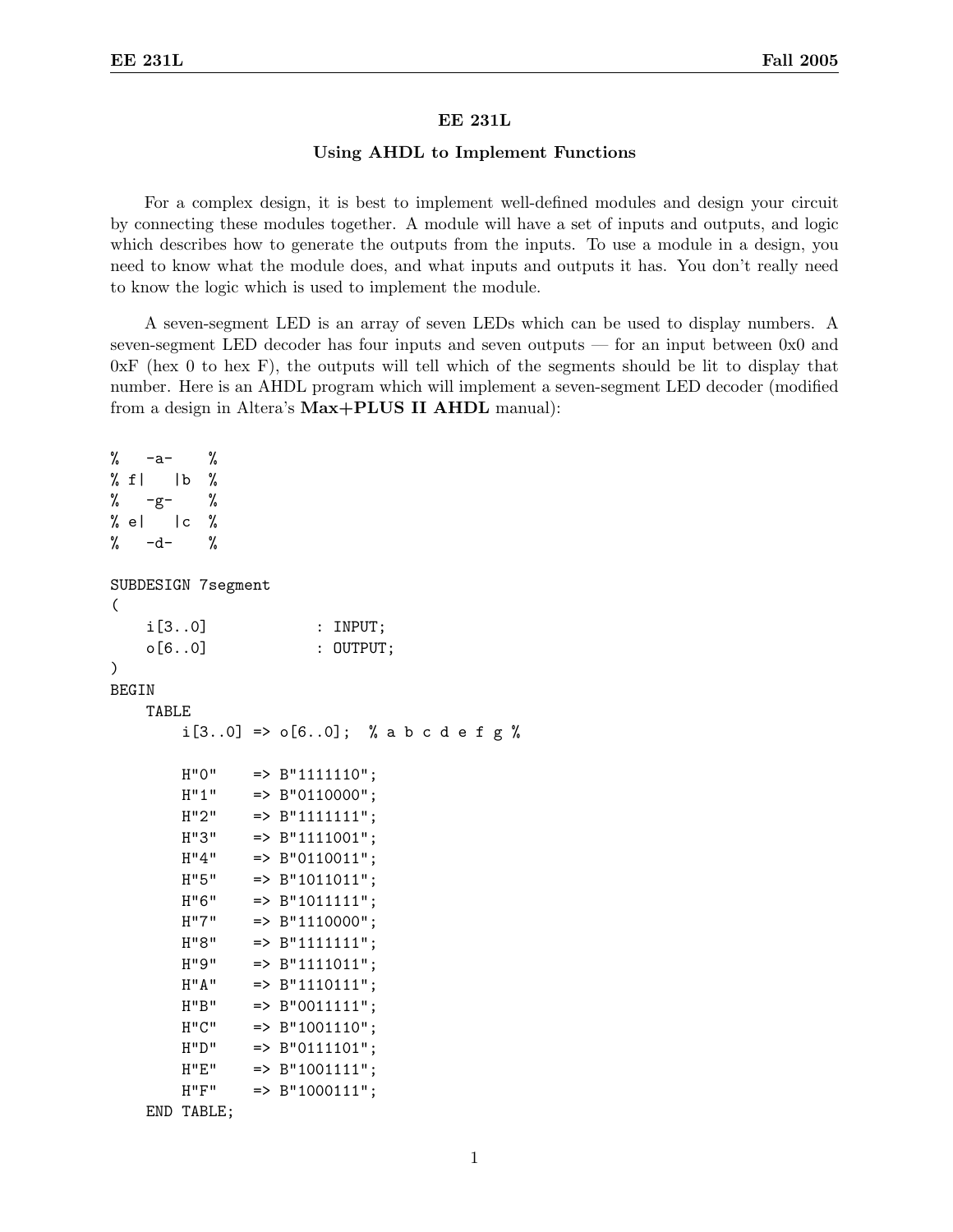END;

If you were designing a circuit which used four of these decoders, it would be tedious to write this code four times. You could instead use this code as a function in another TDF file. Here is an AHDL program which uses the above design file to implement a design to display a 16-bit binary number on a set of four seven-segment LEDs:

```
FUNCTION 7segment (i[3..0])
   RETURNS (o[7..0]);
SUBDESIGN 16display
( in[15..0] : INPUT;
   out1[6..0] : OUTPUT;
   out2[6..0] : OUTPUT;
   out3[6..0] : 0UTPUT;
   out4[6..0] : OUTPUT;
)
VARIABLE
   dc1 : 7segment;
   dc2 : 7segment;
   dc3 : 7segment;
   dc4 : 7segment;
BEGIN
   dc1.i[3..0] = \text{in}[15..12];
   out1[6..0] = dc1.o[6..0];dc2.i[3.0] = \text{in}[11.8];
   out2[6..0] = dc2.o[6..0];dc3.i[3.0] = \text{in}[7..4];
   out3[6..0] = dc3.o[6..0];dc4.i[3.0] = \text{in}[3.0];
   out4[6..0] = dc4.0[6..0];END;
```
This implements four seven-segment decoders as variables. The logic section then indicates how to connect the inputs and outputs of those decoders. A period (.) is used to identify the inputs and outputs of the function. For example, dc1.i[3..0] refers to the four input lines of the first decoder, and dc1.o[6..0] refers to the seven output lines of the first decoder.

Here is another way to do the same thing, using in-line functions:

```
FUNCTION 7segment (i[3..0])
   RETURNS (o[6..0]);
SUBDESIGN 16display
( in[15..0] : INPUT;
   out1[6..0] : 0UTPUT;
```